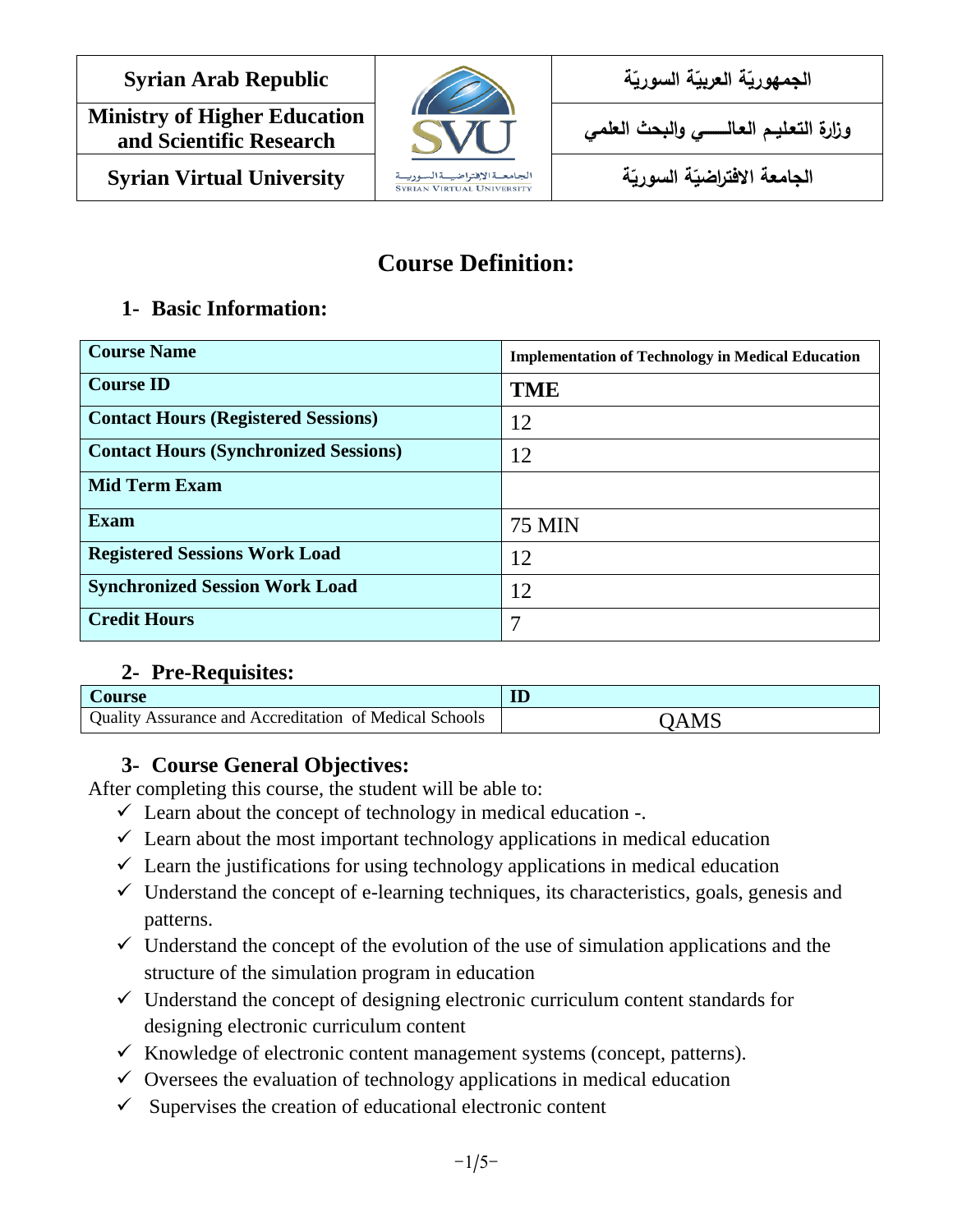**Ministry of Higher Education and Scientific Research** 



ا**لجمهوريّة العربيّة السوري**ّ

**وزارة التعـليــم العـالـــــــــي والبحث العلمي**

ا<mark>لجامعة الافتراضيّة السوريّ</mark>

**Syrian Virtual University ةّ**

# **4- Intended Learning Outcomes (ILO):**

| Code       | <b>Intended Learning Outcomes</b>                                                                 |
|------------|---------------------------------------------------------------------------------------------------|
| ILO1       | Distinguishing the differences between the methods of applying technology in<br>medical education |
| ILO2       | Explain the methods of applying technology to detect diseases and avoid errors                    |
| ILO3       | Applying the appropriate tools to create educational electronic content                           |
| ILO4       | Apply modern technology to design an educational training course                                  |
| ILO5       | Evaluating the current situation in medical institutions in terms of technology<br>application    |
| $_{II.06}$ | Explanation of simulation-based training                                                          |

## **5- Course Syllabus (18 hours of total synchronized sessions)**

#### **Addition a ILO Course Syllabus RS SS I Properties I RS I SS I COURS EXECUTE:** Attendance and  $\begin{array}{c|c}\n3 & \text{auton} \\
\end{array}$  participation Basic concepts - the most important applications of technology in medical education - justifications for the use of technology in medical education **ILO1** Attendance and  $\begin{array}{c|c}\n3 & \text{auton} \\
\end{array}$  participation Characteristics of applications, applications of technology in medical education and the benefits it provides. **ILO2** Methods for evaluating applications in  $\begin{vmatrix} 3 & 3 \end{vmatrix}$  Assignments **ILO3** medical education **ILO4** Distance learning and e-learning **ILO4** 3 Assignments Attendance and  $\begin{array}{c|c}\n3 & \text{auton} \\
\end{array}$  participation The concept of simulation and the use of simulation applications in education classification of simulation applications in education **ILO5**

### **RS:** Recorded Sessions**; SS:** Synchronized Sessions**;**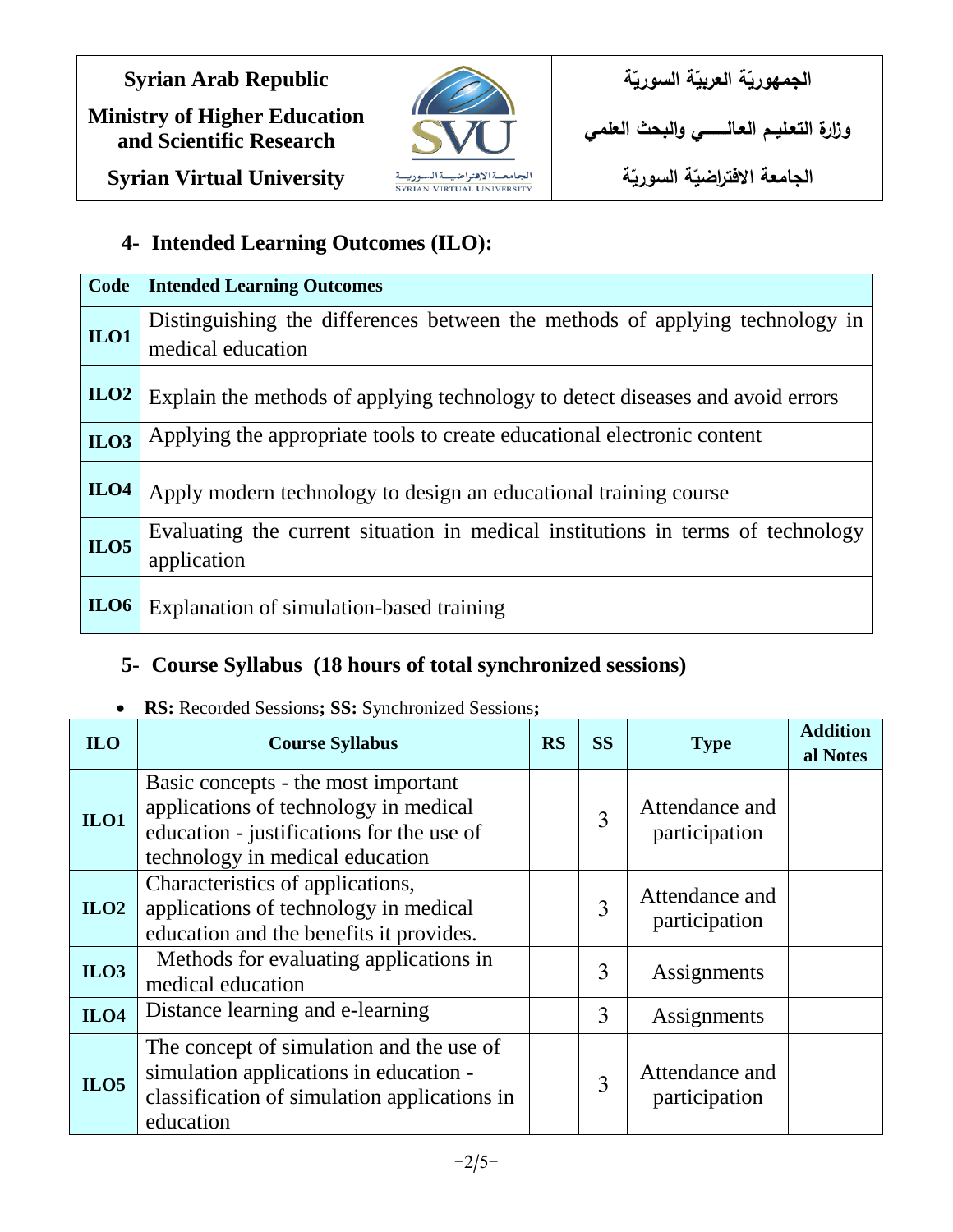**Ministry of Higher Education** and Scientific Research



ا**لجمهوريّة العربيّة السوري**ّ

**وزارة التعـليــم العـالـــــــــي والبحث العلمي**

ا<mark>لجامعة الافتراضيّة السوريّ</mark>

**Syrian Virtual University** *a* **i syrian Virtual University** *s syrian VIRTUAL UNIVERSITY* 

|      | <b>ILO6</b>   Create educational electronic content    | ت | Attendance and<br>participation |  |
|------|--------------------------------------------------------|---|---------------------------------|--|
| ILO7 | Technology applications in healthcare and<br>hospitals | ◠ | Assignments                     |  |

### **6- Assessment Criteria (Related to ILOs)**

| <b>ISC</b>       | Interactive Synchronized Collaboration            | ЕX             | Exams                | <b>R</b> <sub>p</sub> t | Reports |
|------------------|---------------------------------------------------|----------------|----------------------|-------------------------|---------|
| PF <sub>2F</sub> | <b>Presentations and Face-to-Face Assessments</b> | $\mathbf{P}$ W | <b>Practice Work</b> |                         |         |

| <b>ILO</b>  |                                                                                                      |                                                                                        | <b>Assessment Type</b> |           |    |                  |            |
|-------------|------------------------------------------------------------------------------------------------------|----------------------------------------------------------------------------------------|------------------------|-----------|----|------------------|------------|
| Code        | <b>ILO</b>                                                                                           | <b>Intended Results</b>                                                                | <b>ISC</b>             | <b>PW</b> | Ex | PF <sub>2F</sub> | <b>Rpt</b> |
| $II$ . $O1$ | Distinguishing the differences<br>between the methods of applying<br>technology in medical education | Determines the<br>features and<br>pros of each<br>application                          | ✓                      |           | ✓  |                  |            |
| ILO2        | Explain the methods of applying<br>technology to detect diseases<br>and avoid errors                 | Mention the<br>effect of<br>technology<br>applications on<br>reducing<br>medical error |                        |           | ✓  |                  |            |
| ILO3        | Applying the appropriate tools to<br>create educational electronic<br>content                        | Capable of using<br>applications to<br>design<br>educational<br>software               | ✓                      |           | ✓  |                  |            |
| ILO4        | Apply modern technology to<br>design an educational training<br>course                               | Realizes and<br>saves design<br>training steps                                         |                        |           | ✓  |                  |            |
| ILO5        | Evaluating the current situation<br>in medical institutions in terms<br>of technology application    | Compare<br>between the<br>different<br>applications in<br>hospitals                    |                        |           |    |                  |            |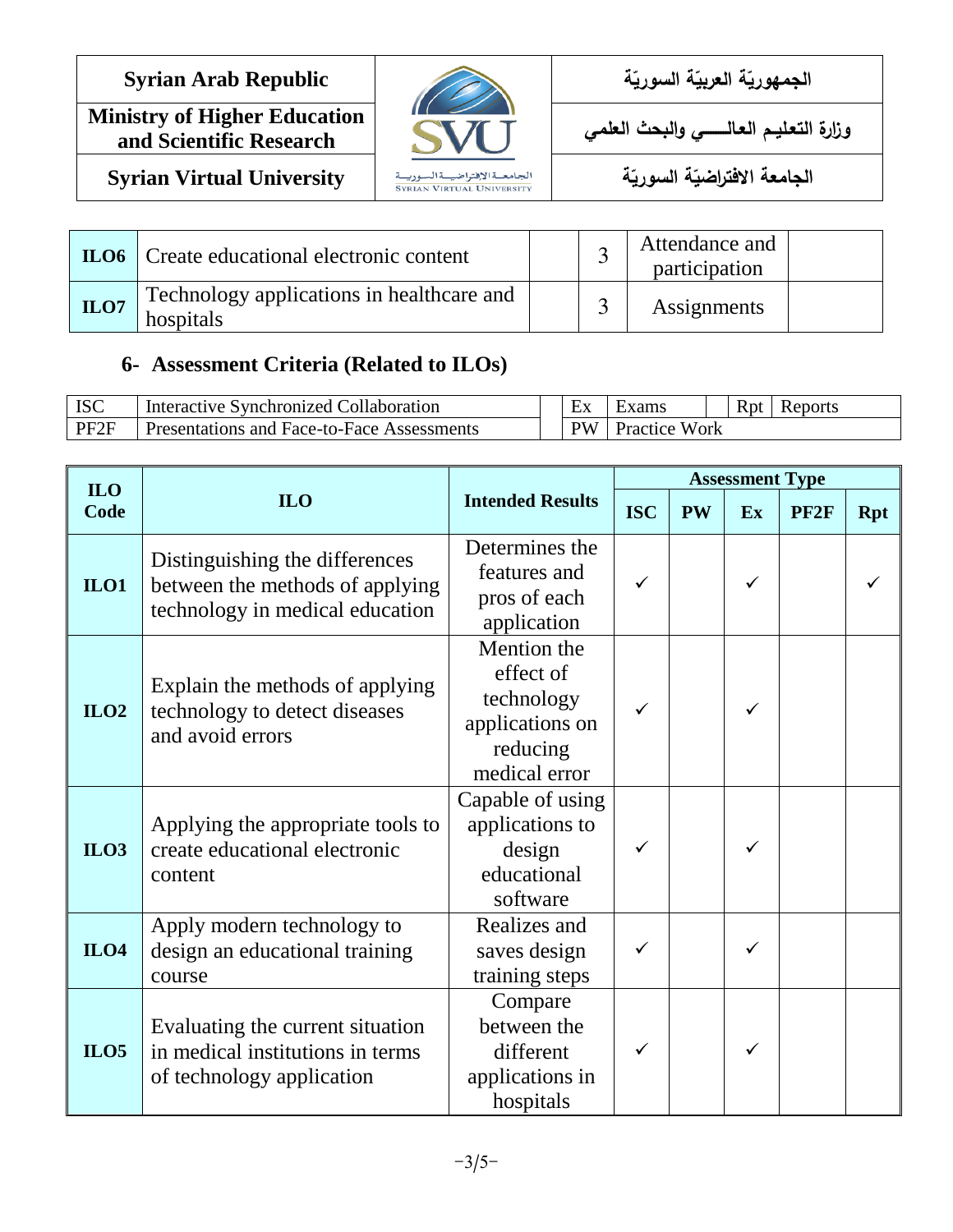**Ministry of Higher Education** and Scientific Research



ا**لجمهوريّة العربيّة السوري**ّ

**وزارة التعـليــم العـالـــــــــي والبحث العلمي**

**Syrian Virtual University ةّ**

ا<mark>لجامعة الافتراضيّة السوريّ</mark>

| <b>ILO6</b> | Explanation of simulation-based<br>training | Decides and<br>adopts the<br>appropriate<br>simulation<br>method in<br>medical<br>education |  |  |  |  |  |
|-------------|---------------------------------------------|---------------------------------------------------------------------------------------------|--|--|--|--|--|
|-------------|---------------------------------------------|---------------------------------------------------------------------------------------------|--|--|--|--|--|

## **7- Practice Tools:**

| <b>Tool Name</b> | <b>Description</b> |
|------------------|--------------------|
|                  |                    |

# **8- Main References**

- $\checkmark$  Moran J, Briscoe G, Peglow S. Current Technology in Advancing Medical Education: Perspectives for Learning and Providing Care. Academic Psychiatry (2018) 42:796–799
- $\checkmark$  Guze Ph. Using Technology To Meet The Challenges Of Medical Education. Transactions Of The American Clinical And Climatological Association, Vol. 126, 2015
- $\checkmark$  Bullock A, Webb K. Technology in postgraduate medical education: a dynamic influence on learning?. Postgrad Med J 2015;91:646–650.
- $\checkmark$  Kirkwood APL. Technology-enhanced learning and teaching in higher education:
- $\checkmark$  what is 'enhanced' and how do we know? A critical literature review. Learn Media
- $\checkmark$  Technol 2014:39:6-36.
- $\checkmark$  Hayden JK, Smiley RA, Alexander M, Kardong-Edgren S, Jeffries PR (2014) Supplement: the NCSBN National Simulation Study: a longitudinal, randomized, controlled study replacing clinical hours with simulation in prelicensure nursing education. J Nurs Regul 5(2):C1–S64 Healthysimulation.com (2017)
- $\checkmark$  INACSL Standards Committee (2016) INACSL standards of best practice: SimulationSM outcomes and objectives. Clin Simul Nurs 12(S):S13–S15.